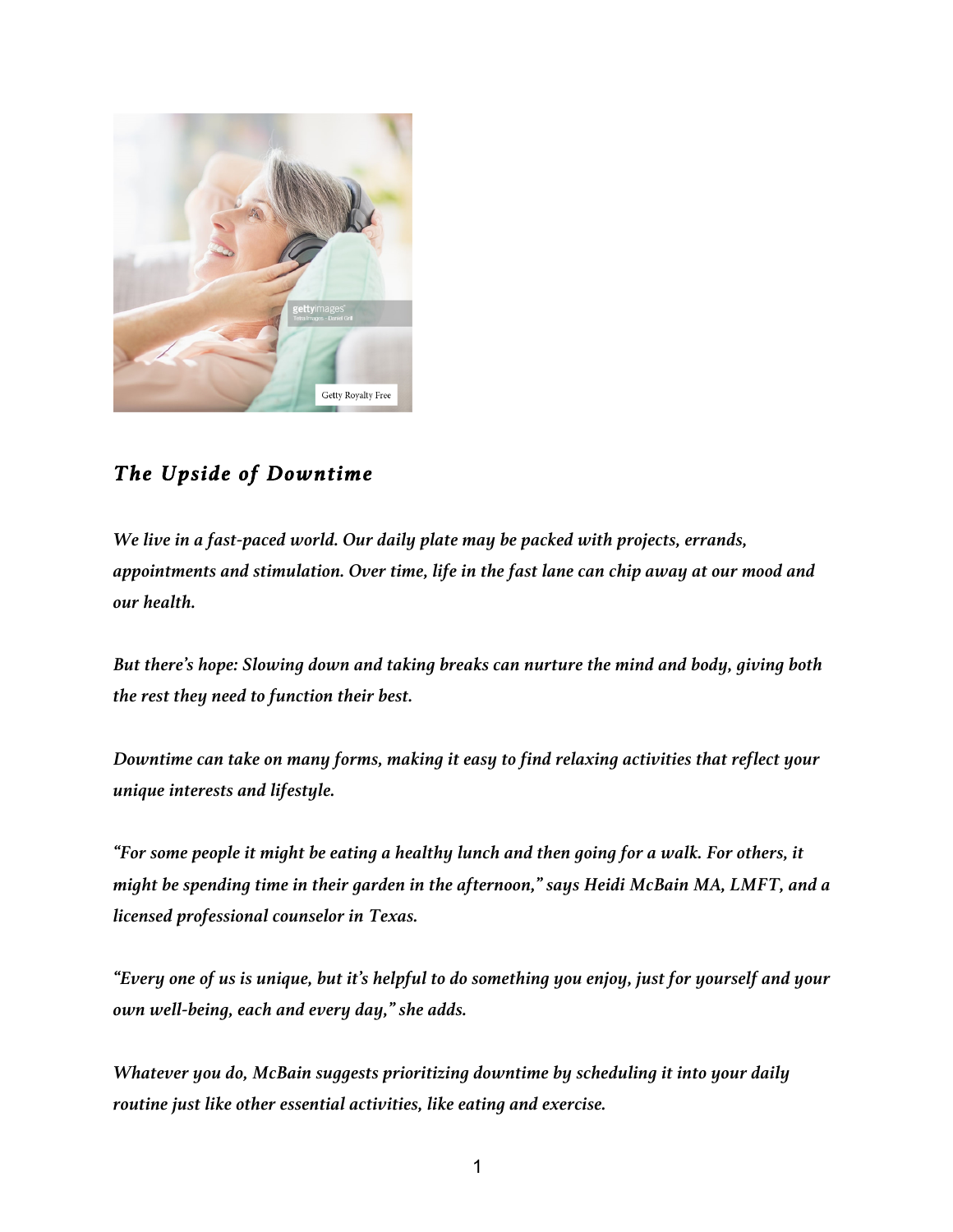*And downtime doesn't have to be a once-a-day break. In fact, scheduling little pockets of rest and rejuvenation throughout the day can reduce burnout by replenishing your energy in increments.*

*If you feel guilty about scheduled pauses, know this: Downtime isn't just for fun; it packs in a lot of health perks, too.* 

*Here are three reasons to unplug and unwind:* 

#### *It lowers blood pressure.*

*Taking a nature walk, listening to your favorite tunes, boogying to some old vinyl — what do these activities have in common? They've all been shown to lower blood pressure, says the National Institutes of Health (NIH). If music isn't your style, you can also try two other downtime favorites, meditation or yoga — which NIH research reveals may lower blood pressure, too.*

#### *It boosts your mood — and reduces anxiety.*

*Whether you prefer reading a good book or tending a garden, engaging in fun activities you enjoy may reduce both anxiety and depression. Bonus? Downtime also frees up mental energy, so you can refocus and pivot toward positive change, says McBain. "It can give people time to reflect on their lives and on the changes they would like to make so they can better appreciate what truly matters to them."*

## *It may protect brain health.*

*As we age, it's natural for the brain's gray matter — the neuron cells that control memory, speech and emotion — to shrink, leading to poor brain function. However, mindful-based activities such as meditation and yoga may preserve the brain over time, slowing down its rate of aging. National Institutes of Health notes that Studies of MRI scans have shown that meditators have considerably more gray matter than their non-meditating peers, and yoga practitioners perform better on cognitive tests.*

### *Ready to relax?*